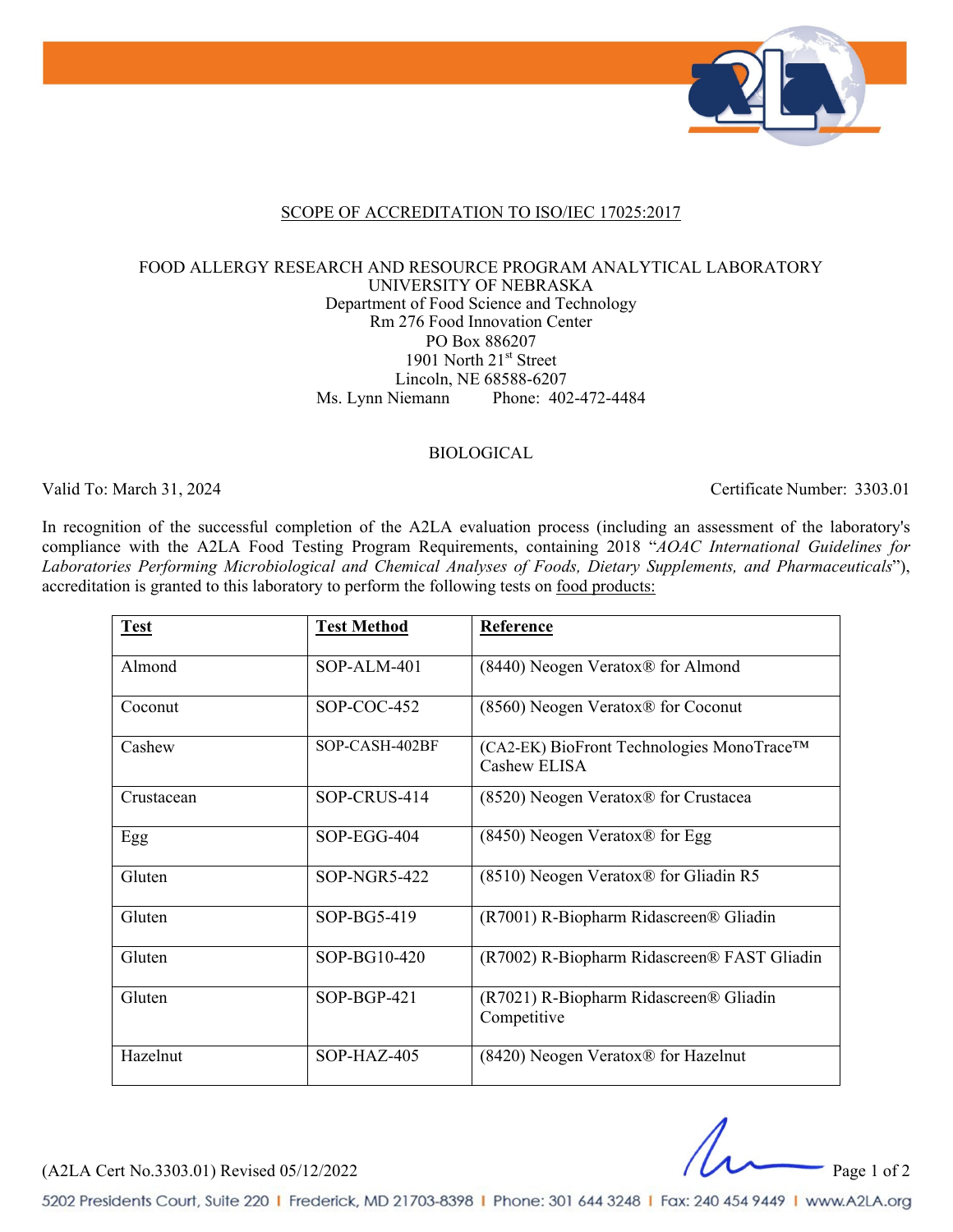| <b>Test</b> | <b>Test Method</b> | Reference                                                        |
|-------------|--------------------|------------------------------------------------------------------|
| Macadamia   | $SOP-MAC-451$      | (E96MAC) 3MTM Macadamia Protein                                  |
| Milk        | SOP-MILK-407       | $(8470)$ Neogen Veratox <sup>®</sup> for Total Milk              |
| Mustard     | SOP-MUST-408       | (8400) Neogen Veratox® for Mustard                               |
| Peanut      | SOP-PNUT-409       | (8430) Neogen Veratox® for Peanut                                |
| Pecan       | SOP-PEC-412BF      | (PC4-EK) BioFront Technologies MonoTrace™<br>Pecan ELISA         |
| Pistachio   | SOP-PIST-413BF     | (PV1-EK) BioFront Technologies MonoTrace™<br>Pistachio ELISA     |
| Sesame      | $SOP-RBS-415b$     | (R7202) R-Biopharm Ridascreen® FAST Sesame                       |
| Soy         | $SOP-SOY-416$      | (8410) Neogen Veratox® for Soy                                   |
| Walnut      | SOP-WAL-418BF      | (WJ4-EK) BioFront Technologies MonoTrace™<br><b>Walnut ELISA</b> |

 $(A2LA$  Cert No.3303.01) Revised 05/12/2022 Page 2 of 2